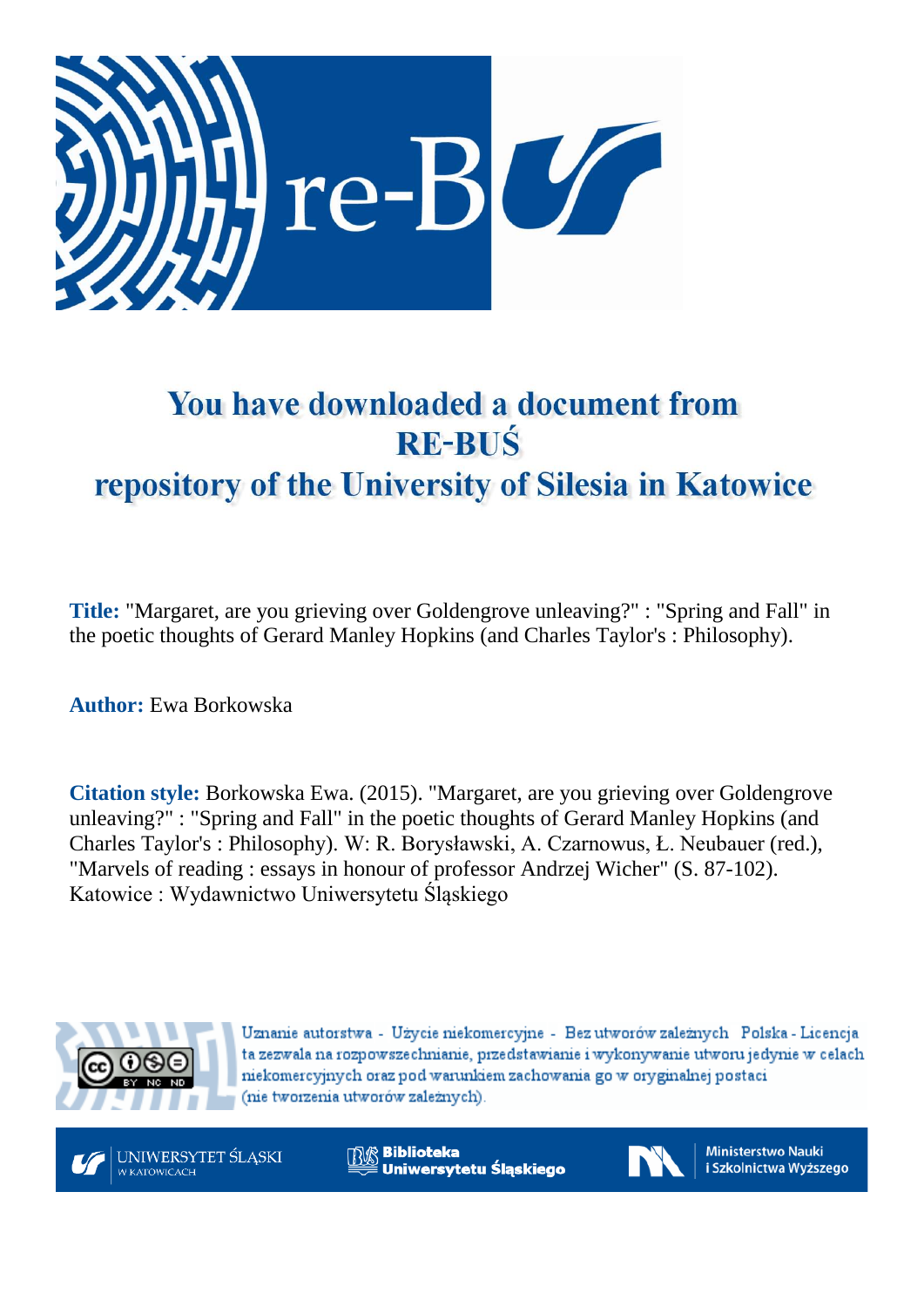## **Ewa Borkowska** University of Silesia

## **"Margaret, are you grieving over Goldengrove unleaving?": "Spring and Fall" in the Poetic Thoughts of Gerard Manley Hopkins (and Charles Taylor's Philosophy)**

The article has been written to celebrate the academic jubilee of Professor Andrzej Wicher whose historical, literary, and aesthetic writings and reflections on the Middle Ages have always aroused my interest, curiosity, and highest admiration. They have been much resistant to major trends in literary studies especially in the times of postmodernism, which tends to forget about traditional values (and virtues) as messaged in literature, history, and aesthetics. It is my "hero-worship" (as in Thomas Carlyle) of Professor Wicher's indomitable character and his historical devotion to medievalism and Old English literature that inspired my literary contribution to the volume. Although Andrzej Wicher stays and works now "alas! away" (Hopkins) from our university, he will always remain with us at the Institute of English Cultures and Literatures. I have always seen Professor Wicher as a guardian of medieval values which, despite the present world's "disassociation of sensibility," remain still permanent and eternal in the aesthetic space of the humanities. The medieval "message" of Andrzej Wicher reminds me of "The Envoy of Mr. Cogito" by Zbigniew Herbert especially, but not only, in the stanzas that follow:

repeat old incantations of humanity fables and legends because this is how you will attain the good you will not attain repeat great words repeat them stubbornly like those crossing the desert who perished in the sand […]

go because only in this way will you be admitted to the company of cold skulls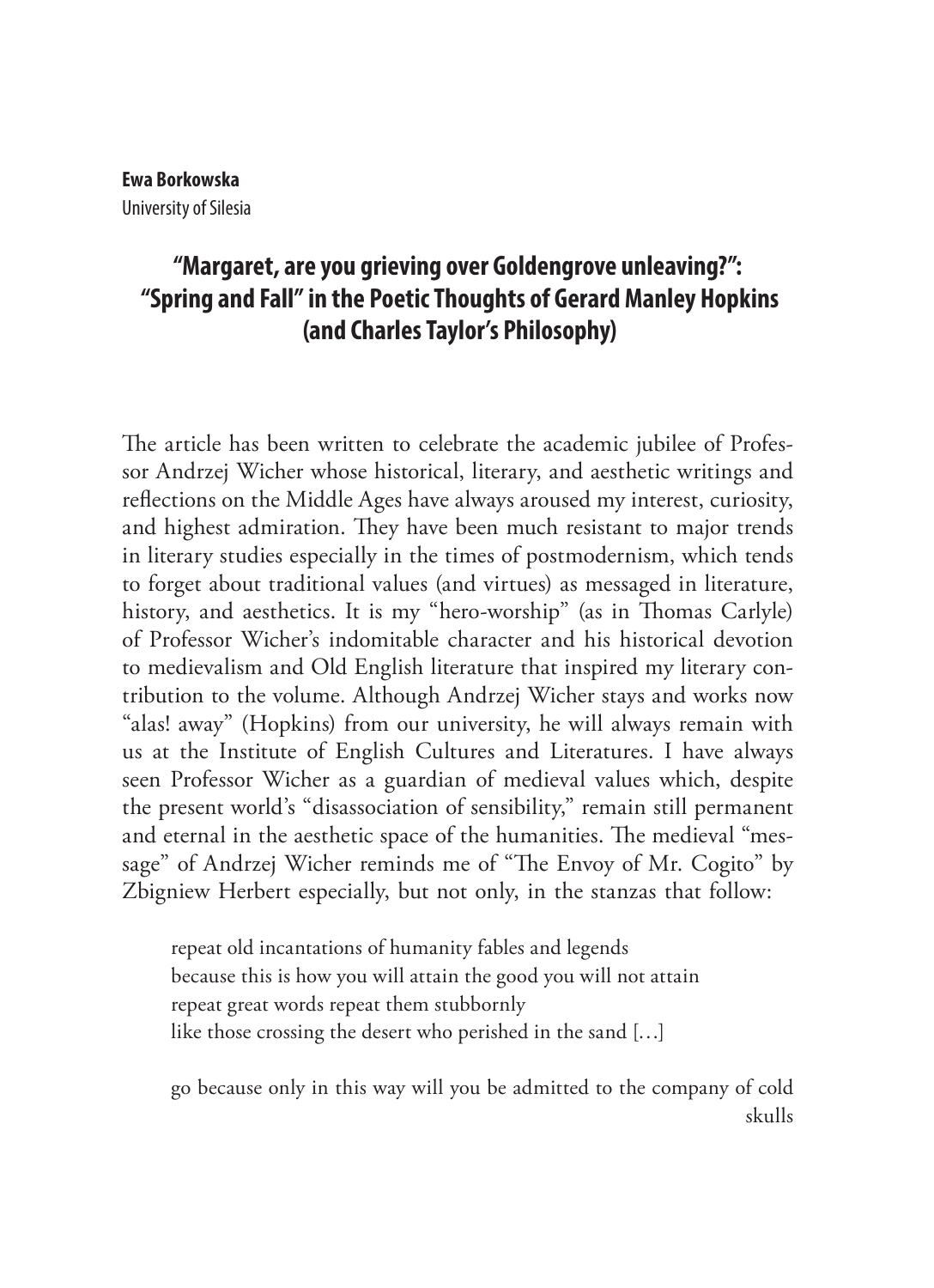to the company of your ancestors: Gilgamesh Hector Roland the defenders of the kingdom without limit and the city of ashes

 $Be$  faithful  $Go<sup>1</sup>$ 

Always dedicated to the medieval idea of truth, Professor Wicher has expressed his fascination with the times very dear to Charles Taylor, $2$  for whom the loss of medieval faith resulted in the formation (traumatic as it has been) of the "disenchanted" self, no longer interested in the world cosmos but enjoying, as in the Renaissance that followed, all new challenges offered by the universe. But Professor Wicher never forgot that the medieval world allowed man to remain in the state of enchantment which he would never be faced with again in the history of the world after the Renaissance. I can only reveal my conjecture that Andrzej Wicher will enjoy reading about Taylor's philosophical aesthetics enriched with and exemplified (as in medieval *exempla*) by the fragments of G.M. Hopkins's poetic works, much as he always liked reading various medieval riddles, Geoffrey Chaucer's tales, legends of the saints, and many Christian writers and poets in whose works he discovered the truth that has been man's major objective of research, the "'Truth' – which is what the humanities strive to explore – the universal Truth of the human condition."3

In his seminal work *A Secular Age* of 2007, Charles Taylor, an eminent Canadian philosopher and scholar, traces the movement from a society which believed in God to a new one which treats faith as one of several

<sup>&</sup>lt;sup>1</sup> Zbigniew Herbert, "The Envoy of Mr. Cogito," trans. Bogdana Carpenter and John Carpenter, accessed February 1, 2014, http://www.poetryfoundation.org/poem/178191.

<sup>2</sup> Charles Taylor, *A Secular Age* (Cambridge Massachusetts and London, England: The Belknap Press of Harvard University Press, 2007); I will be referencing to this book by Ch. Taylor in this essay.

<sup>3</sup> John Eric Starnes, unpublished essay: I am quoting from page 8 of the unpublished essay by Eric Starnes, when he references to Lindsay Waters's words:

<sup>&</sup>quot;The modern university governs/regulates the present order of knowledge as separate disciplines, separate, fortified communities – as inevitable as the categories of niche marketing. A modern scholar knows that his reading and writing should come down to thinking within the scheme."

The essay has been submitted as part of the winter semester written work to the lecturer, Professor Tadeusz Sławek at the University of Silesia in a Ph.D. course in December 2013. I have had the essay emailed to me by the Author himself and I enjoyed reading it.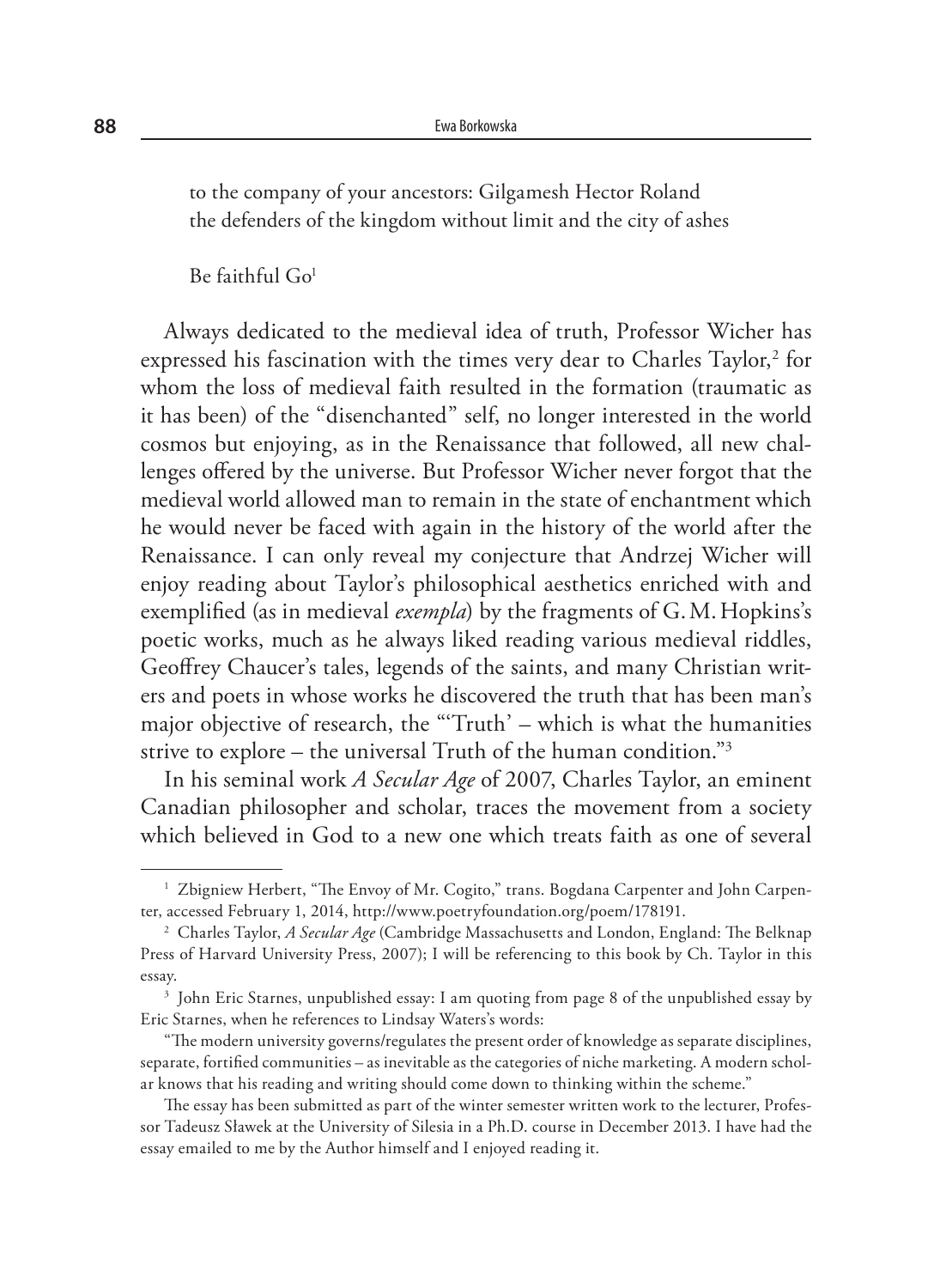human possibilities. Despite a "new freedom" and "human flourishing," whereby "church magic" was rejected, man is found mourning over the "sacred time" (round about before 1500) in the world which has been "disenchanted." The pre-secular age was an age concerned with God and spirituality at which, as Taylor admits, one could observe the transition from the "open, vulnerable and porous self" to what he calls the "buffered self," the self hostile to mystery since "buffered" from all spirits and more resistant to the challenges of nature and the world. In the work, which is a blend of historical, philosophical, and religious ideas, Taylor describes the shift of the centre of gravity, from a world that is "charged with the grandeur of God" (G. M. Hopkins), the world he calls "enchanted" (as the medieval *cosmos*), brimming over with spirits and magic, to the "disenchanted world" (as the Renaissance *universe*) where the divine declines and is no longer as ubiquitous as before. The rise of secularism, a consequence of the Renaissance focusing on man rather than God, brings about several changes in man's viewing of the world's origin and existence. In the new world of self-sufficient humanism which replaced religion there will be no final goal beyond what is called as the "flourishing humanism." However, not all Christian beliefs have been abandoned and God is still sensed (felt as present) in the social life of the modern world, in which science can reinforce religion and a reflection on the meaning of order suggests that there still remains the divine in man. For Taylor, religion (Latin *religare*, "bind together") is, among others, what can save man from falling into the temptations of "selfish desire."

Gerard Manley Hopkins (1844–1889), two centuries before Taylor's teaching, discusses the idea of an "enchanted world" in the secular Victorian Age in which, similarly to Taylor, the poet sees the universe as dull, routine, flat, and driven by technology. He laments over the lost "sense of belonging," which he attempts to recover in a poetic language that helps him to find his way back to the "real presence" of God. Taylor less and Hopkins much more keep lamenting over the glorious past of a practiced belief, each understanding in his own way the reason for man's disenchantment with the divine world. Hopkins's poetry can serve as a "cry of the soul" lamentation which conducts the reader and the pilgrim to participate in the spiritual odyssey of the world to mourn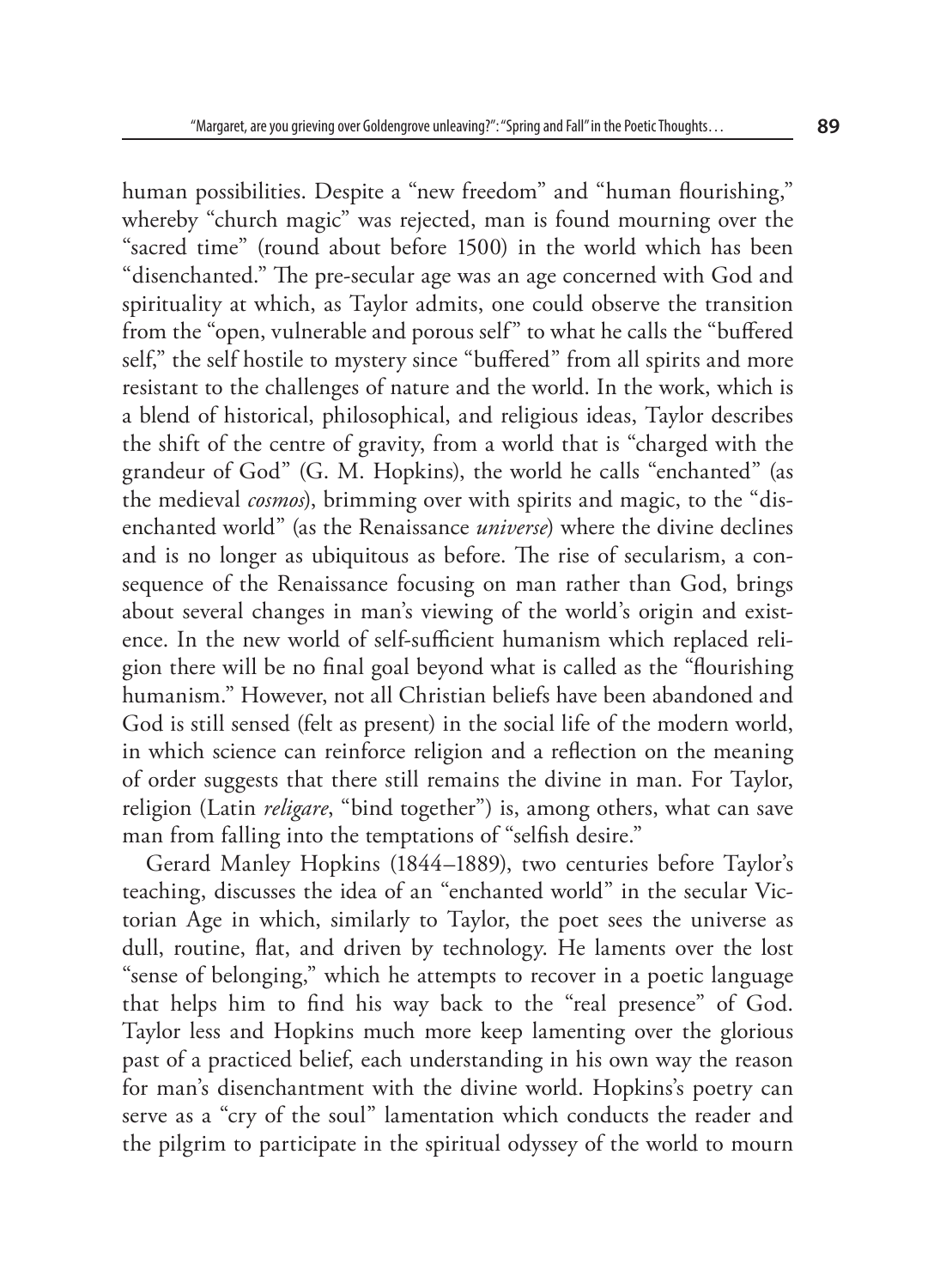the loss of the divine in an age contaminated by the growth of technology and mechanical reproduction. For Taylor, one of the ways "back to God" is to "re-enchant society with the mysteries of spirit," "to recover a sense of the link between erotic desire and the love of God, which lies deep in the biblical tradition."4 What the poet and the philosopher share is the view that the presence of God can be recovered in the "fullness of ordinary life" (in Hopkins the "current language spoken" has been heightened to the level of poetry), in the secular world which Taylor sees as "one option among others" and Hopkins accepts as the world of man's incessant mourning over the "world shorn of the sacred."5

The idea of the difference between the glorious past of belief (the world of enchantment) and the modern stance of the secular age (the disenchanted world) figures most prominently in Hopkins's poem "Spring and Fall." The poem shows a symbolic caesura between the season of regeneration and the autumnal twilight of (the) "fall" that are only separated by summer. Or, to put it otherwise, spring must finally fall (transform) into autumn since the natural way (consequence) of sowing and growth is harvesting followed by decline. The reminiscent thought can be found in the gospel parable of the Sower which was well familiar to Hopkins: "The Kingdom of God is as if a man should cast seed on the earth, and should sleep and rise night and day, and the seed should spring up and grow, he doesn't know how. For the earth bears fruit: first the blade, then the ear, then the full grain in the ear. But when the fruit is ripe, immediately he puts forth the sickle, because the harvest has come" (Matt. 4:26–29). Such is the message in Hopkins's poem "Spring and Fall," in which the apparently little girl Margaret is enquired in the opening verse of the poem if she is "grieving over Goldengrove unleaving," a rhetorical question to which the reader, "instressed" by the mysterious metaphor, finds no reply in the text of the poem. The poem "Spring and Fall" seems to be but a synecdochial encapsulation of the most fundamental philosophical inquiry Taylor presents in his work which is, to be recapitulated, the idea of why and how the most

<sup>4</sup> Charles Taylor, *A Secular Age* (Cambridge, Massachusetts, and London, England: The Belknap Press of Harvard University Press, 2007), 387.

<sup>5</sup> Taylor, *A Secular Age*, 388.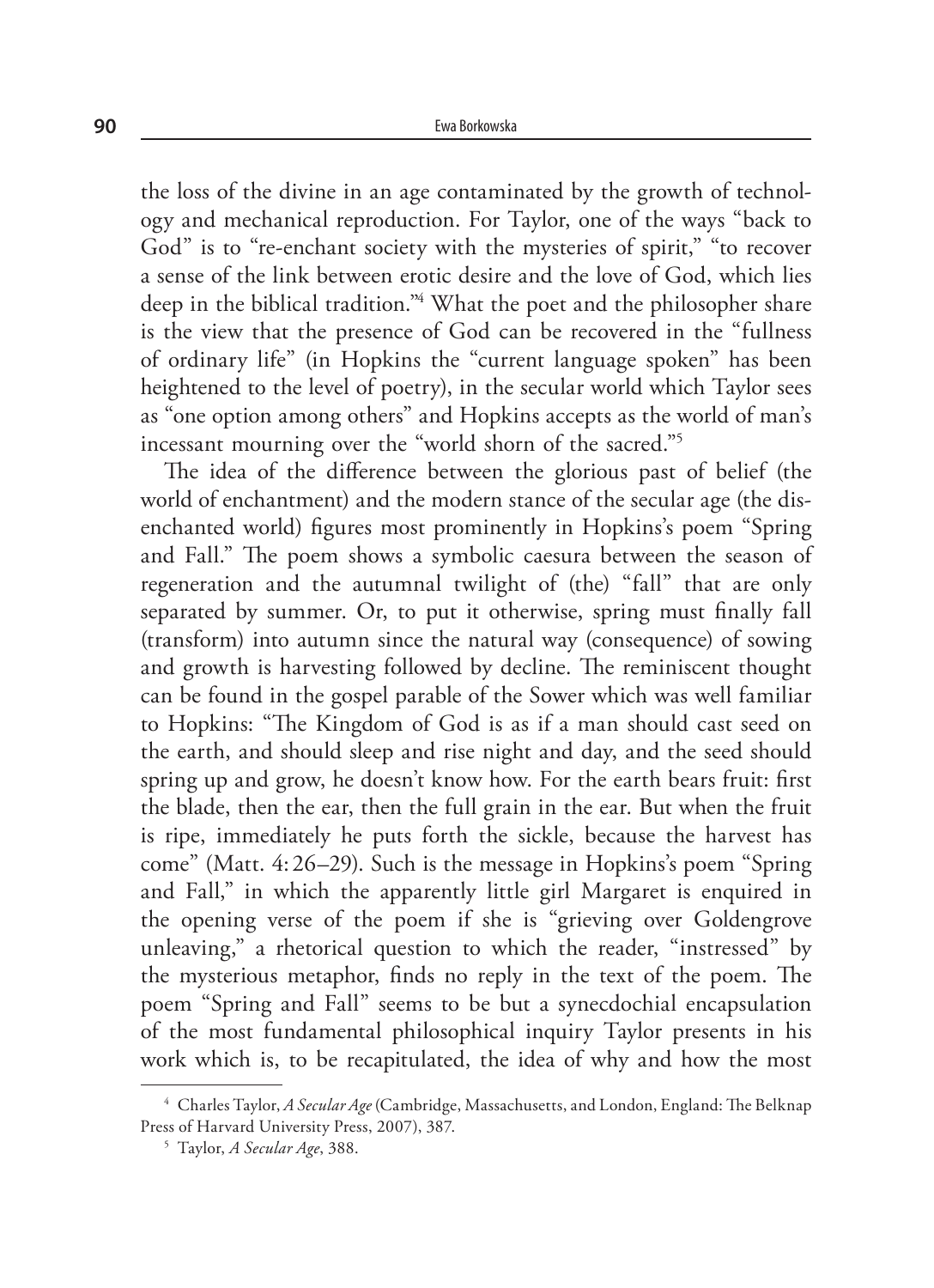open and vulnerable self "fell" (or "rose") into the level of the "buffered self," the bounded identity from which there will never be a return to "self steeped and pashed" (Hopkins). However, man still looks back with nostalgia to the porous/open self with the wish to recover "some measures of the lost feeling"6 of vulnerability. The "fall" causes lamenting over the "porous" self that lived securely in communion with the divine ("myself it speaks and spells, what I do is me, for that I came," in Hopkins's poem "God's Grandeur") but is ceased to be "open and vulnerable" when it "disengaged from God and cosmos." The "new self" is self-shelled, blocked, and controlled in what is called the disenchanted world, which Taylor addresses as "universe." On the one hand, the little girl Margaret in Hopkins's poem is grieving over the past spring, the time of the rebirth of nature, splendour, blossom, and regeneration, which passes away but, on the other hand, spring can also symbolize a movement upward after which the descent (fall) is imminent. One finds in Hopkins's poem a mourning sound which shifts into a more miserable key of what is called the poet's "dark sonnets." One of the sonnets echoes "Spring and Fall" in what follows:

> I wake and feel the fell of dark, not day. What hours, O what black hours we have spent This night! What sights you, heart, saw; ways you went! And more must, in yet longer light's delay.

With witness I speak this. But where I say Hours I mean years, mean life. And my lament Is cries countless, cries like dead letters sent To dearest him that lives alas! away.

I am gall, I am heartburn. God's most deep decree Bitter would have me taste: my taste was me; Bones built in me, flesh filled, blood brimmed the curse.

<sup>6</sup> Taylor, *A Secular Age*, 38–9.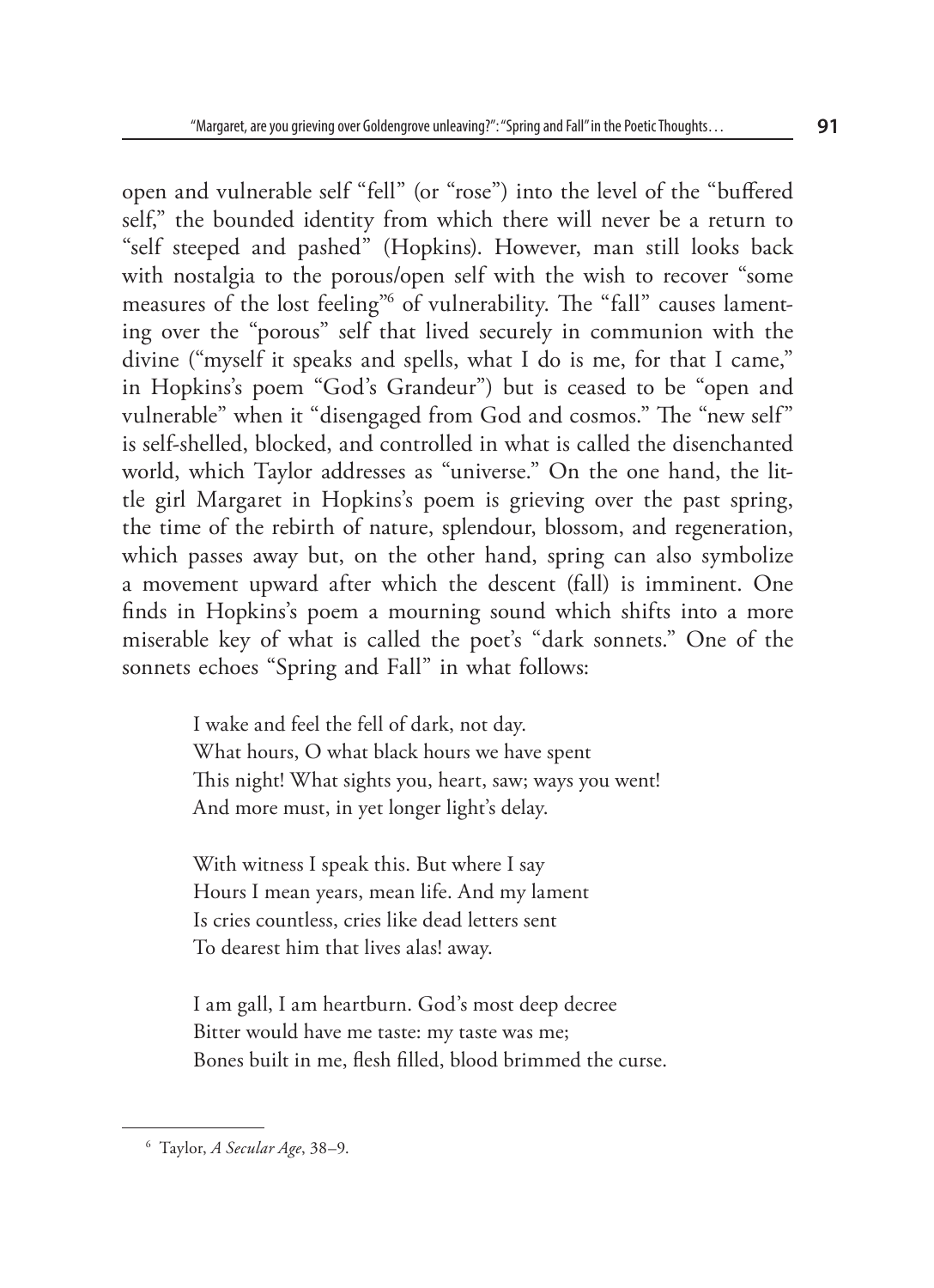Selfyeast of spirit a dull dough sours. I see The lost are like this, and their scourge to be As I am mine, their sweating selves, but worse.<sup>7</sup>

In the poetic way Hopkins, much as Taylor later on, seems to lament the transition from the state of innocent belief to one which is limited by some boundaries, physical, and moral. To put it in Taylor's words, the new self mourns over the loss of the "social bond intertwined with the sacred,"8 but finds it imminent to re-construct a new order in the secular world. Taylor seems to imply that there have been reasons which caused that the self lost its former balance in and with Nature, in the "world of enchantment," the world of security in which man lived until the year 1500. The new is the post-cosmic world of the Renaissance, the world of least security, the universe in which the self finds no more of the former shelter (under the canopy of God as in the Middle Ages).

In Hopkins's Christian world, however, the self can still find security in "nature [that is] never spent" and seek recourse in the "dearest him who lives alas! away," but it is no longer the same world of security which man once enjoyed with "selfyeast of spirit." The de-spirited world, the world of (Victorian) dis-enchantment (hence perhaps the "spring and fall" metaphor), is no longer the world in which the self "could fall under the spell" of magic and spirit. The apparently "liberated" self has been in fact the "buffered" self, the new self that keeps lamenting over the world bygone (the world of enchantment), in which the self was master of the meaning of things. In an apparently trivial or infantile metaphor, Hopkins seems to confess his mourning over the lost world, the world of "God's grandeur" (the medieval world of divine beauty as in "The Windhover") and the world of past values (virtues):

> Margaret, are you grieving Over Goldengrove unleaving?

<sup>7</sup> W.H.Gardner and N.H.MacKenzie, eds., *The Poems of Gerard Manley Hopkins*, fourth edition, revised and enlarged (Oxford and New York: Oxford University Press, 1970), 101.

<sup>8</sup> Taylor, *A Secular Age*, p. 42.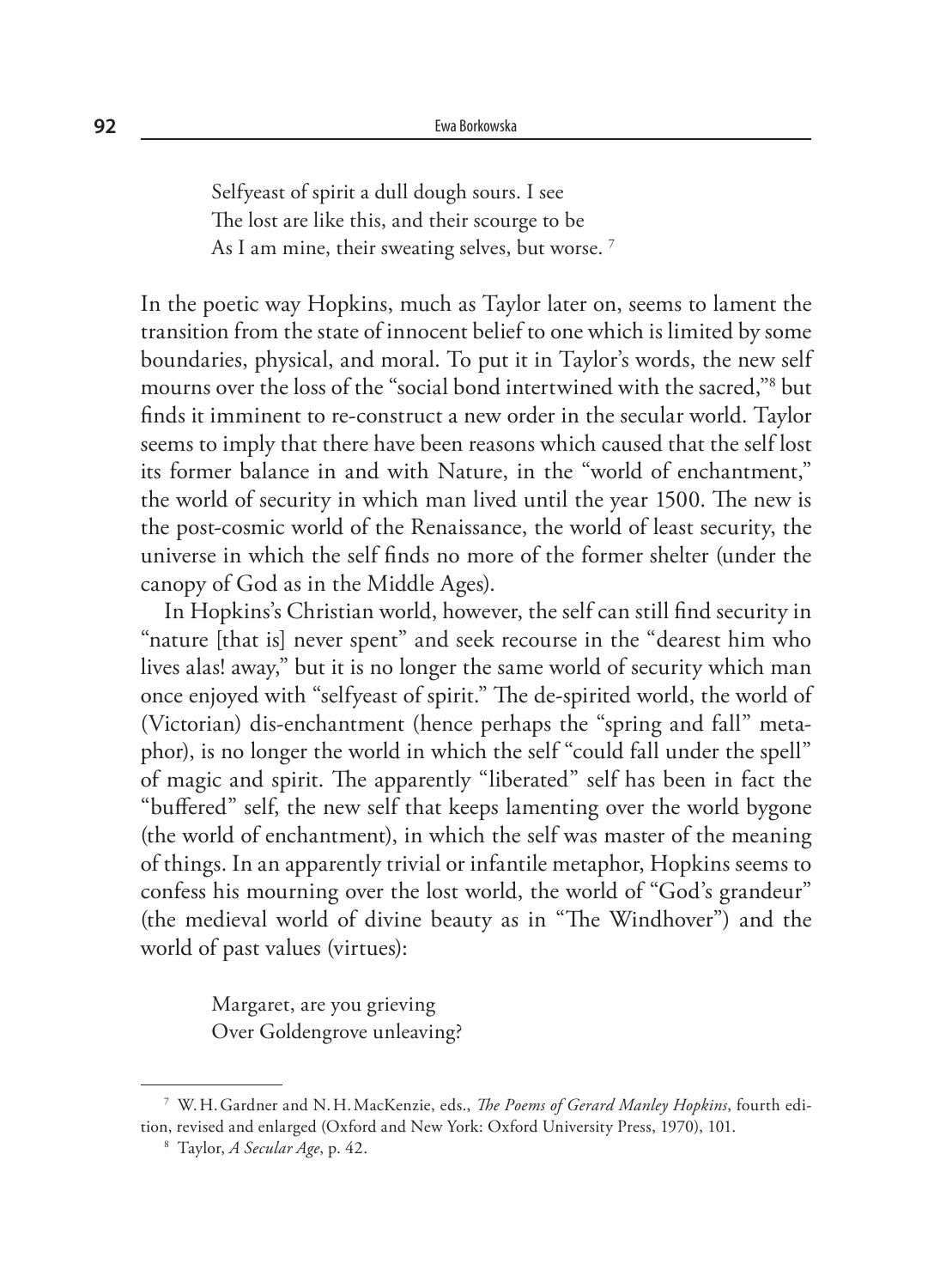Leaves, like the things of man, you With your fresh thoughts care for, can you? Ah! As the heart grows older It will come to such sights colder By & by, nor spare a sigh Though worlds of wanwood leafmeal lie; And yet you wíll weep & know why. Now no matter, child, the name: Sorrow's springs are the same. Nor mouth had, no nor mind, expressed What héart héard of, ghóst guéssed: It is the blight man was born for, It is Margaret you mourn for. 9

The old world where "wanwood leafmeal lies" (OED: "wanwood" – "faded or decaying woodland leafmeal, with leaves fallen one by one") is no longer that of spring, but one of fall in which Nature degenerates and which, symbolically, can also mark the end of one season which paves the way for the new one to arrive. The new world is not one of joy but of hopelessness, despair, sorrow, and finally death, the world of separation of heart from mind, the world of disenchantment compared with the former world of innocent childhood and hope. "Goldengrove" and "unleaving" could have been Hopkins's word coinages, though the former as a compound of two words can be referred to a place in Lancashire (Lydiate, the Rose Hill where the poem was written in 1880), not far away from Liverpool. The place had a chapel where Hopkins went to celebrate Mass once a week, an event he thoroughly enjoyed, because it allowed him to stay away in the little village, far from the city crowd, where silence was what he most wished to have for writing his poems and sermons. But "Goldengrove" can equally refer to St. Bueno's College in Wales, the Jesuits' residence in South Wales, which the poet liked to stay at very much since it enabled him to contemplate nature and materialise his poetic thoughts on paper. As one can learn while

<sup>9</sup> W.H.Gardner and N.H.MacKenzie, eds., *The Poems of Gerard Manley Hopkins*, 88.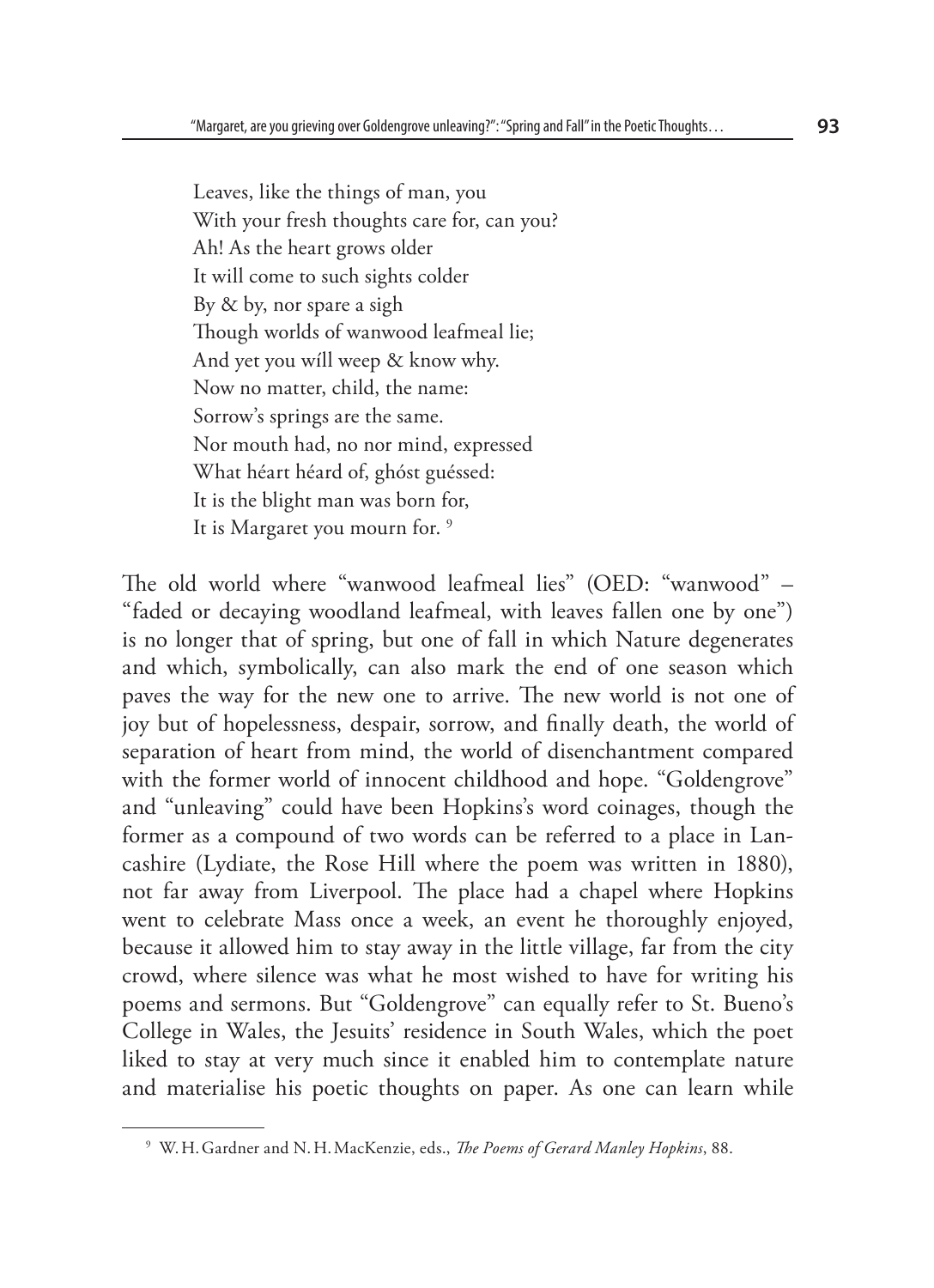reading about Welsh, the creation of new words such as "Goldengrove" by placing together two nouns or a noun and a modifier is very common in Welsh. The compound looks also like what is called a "kenning" in Anglo-Saxon literature, or a form of a riddle in Old English.

The trochaic metre in the poem in which most of the elegiac mourning is held reinforces the intense (declining) beat of the poet's despondency as opposed to the upward, forward, and more speedy pace of the iambic metre. The internal rhyme of "heart grows older" and "such sights colder" is also significant since it seems to express the truth of man's destiny (the word "blight"), that is the imminence of death which has been inscribed in man's birth and life in the "valley of tears"; this is the reason man is doomed to "mourn for." The poet laments over the loss of the "goldengrove" of silence but also of the "Golden Age" of the classical studies, aware how "fickle, full of vice and disorder, lacking in greatness or high deeds, full of blasphemy and viciousness"10 his present age is. In other words, the poet is aware of the "malaise of modernity" (Taylor's phrase) which he diagnoses as the state of man who cries over the loss of former openness, vulnerability, and porousness, the recovery of which can be found in a return to belief (cf. Hopkins's conversion to Catholicism). Hopkins, a dedicated worshipper of God in the way God was believed in the Middle Ages, mourns over the "eclipse of the transcendence"11 ("the malaise of immanence") in his times.

Both the present poem and the formerly quoted dark sonnet mark a caesura (as in Taylor's concept of the two selves separated by the caesura between the Middle Ages and the world of modernity) between two worlds and the two selves that dwell in these two different spaces, one of self-security and one in which the self is blocked, buffered, and no longer free and vulnerable. The former self was one which dwelt in the "goldengrove" of no boundary between the inner and the outer world. The present self, in turn, is one that discovers the "unleaving" bareness of the new world of self-control and self-direction in which man will have to be self-reliant. On the one hand, there is nothing to weep over and la-

<sup>10</sup> Taylor, *A Secular Age*, p. 303.

<sup>11</sup> Taylor, *A Secular Age*, p. 307.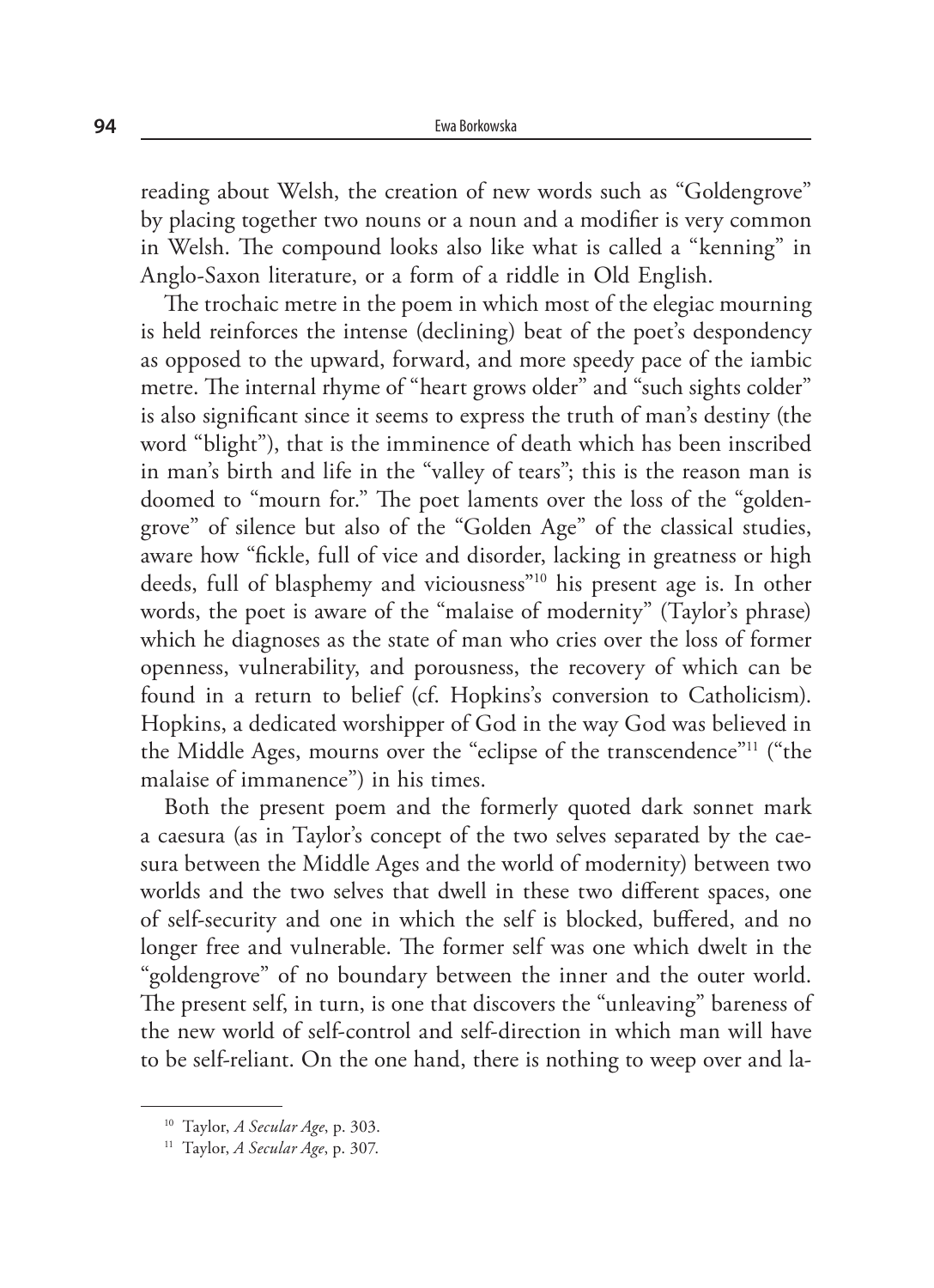ment, given the imminence of regeneration (cyclicity) with which nature is regularly faced but, on the other hand, the view of the declining nature, deprived of its foliage vestment is miserable. Metaphorically expressed, the innocent self, at its most open and vulnerable, turns into a closed self, more individual but "buffered," since disengaged from the world of the cosmos which guaranteed the ultimate security "under the gambrels of the sky" (God, the expression is borrowed from Emily Dickinson's poem "I dwell in Possibility (466)").<sup>12</sup> The disengagement, however, poses a new challenge and though man feels insecure and not at home in the liberated world, it was what he looked forward to facing round about 1500 AD, a time that offered the new possibilities of creation and opened up the world of man's modern thinking. Despite the dangers of alienation, man, tired of a long time of security and external control, will have to face with "sights colder" ("older" is a large part of "colder") the challenges of the new world, the world of the "wanwood leafmeal" of decay.

Man (the poet himself?) starts lamenting because he feels "heartburn" by further obedience to the divine and respect for God's authority, and wishes to be unshackled from God's decree by which his self was bound like "dough soured by yeast" to make bread. Hence his "cries countless," his mourning and lamenting, on the one hand, to shake off the divine restraint no matter how fearful in face of the looming death or, on the other hand, to welcome, not without fear, the chance of a different life, unrestrained, the life of disenchantment but with "fresh thoughts" of the "sweating self," the life of labour and action even at the cost of "sorrow spring." The poet's stance is one of "pitched past pitch of grief," yet faced with the most uncertain future of a comforter whose advent he will receive with relief, yet after all "woe" and "world-sorrow" are over with death that "does end and each day dies with sleep." Hence the elegiac tone in yet another "dark sonnet" which is entitled "No Worst, There Is None"; it reads:

> No worst, there is none. Pitched past pitch of grief, More pangs will, schooled at forepangs, wilder wring.

<sup>12</sup> Emily Dickinson, "I dwell in Possibility (466)," accessed November 3, 2014, http://www. poetryfoundation.org/poem/182904.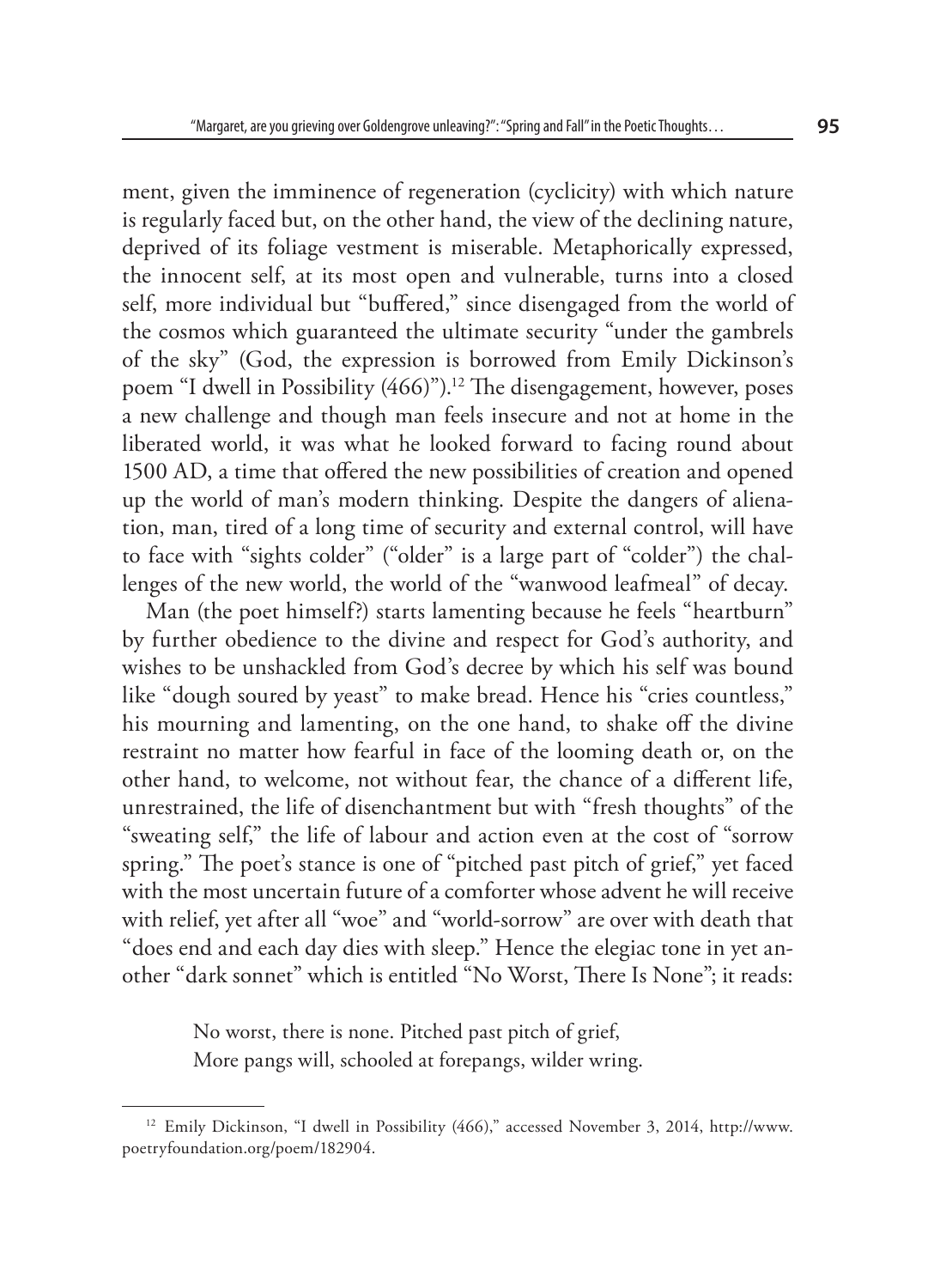Comforter, where, where is your comforting? Mary, mother of us, where is your relief? My cries heave, herds-long; huddle in a main, a chief Woe, wórld-sorrow; on an áge-old anvil wince and sing

Then lull, then leave off. Fury had shrieked 'No lingering! Let me be fell: force I must be brief.'

O the mind, mind has mountains; cliffs of fall Frightful, sheer, no-man-fathomed. Hold them cheap May who ne'er hung there. Nor does long our small Durance deal with that steep or deep. Here! creep, Wretch, under a comfort serves in a whirlwind: all Life death does end and each day dies with sleep.<sup>13</sup>

The order of the rhyming "grief, relief, chief, brief" followed by "cheap, creep, sleep" is not fortuitous in the poem because of its semantic bearing. In the first stanza of the sonnet, the world's misery, which is also effected by the short duration of life, the "vita brevis" (as opposed to "ars long"), is finished with death, the relief of sleep followed by eternal existence. Such is the final scenario of life in the world of enchantment, in which man is unaware of the potential of his mind since he remains so reliant on the divine. Yet, the human mind is endowed with the potential "no-man-fathomed" and man's mind is the most intriguing construct of all parts of the body – it has "mountains, cliffs of fall/Frightful, sheer [...]" which proves how potent it is and how much engaged it is in what lies outside it. The system in which the self lived (Hopkins: "pitched past pitch of grief" in "world-sorrow"), even if threatened from without, as Taylor further explains, is no longer relevant in the new world, the world of the universe which man entered with the advent of the Renaissance. It is the reason for which the mind creates "anti-structure" (a kind of "anti-code," in Hopkins's sonnet it can be called a "comforter"), which

<sup>13</sup> W.H.Gardner and N.H.MacKenzie, eds., *The Poems of Gerard Manley Hopkins*, 100.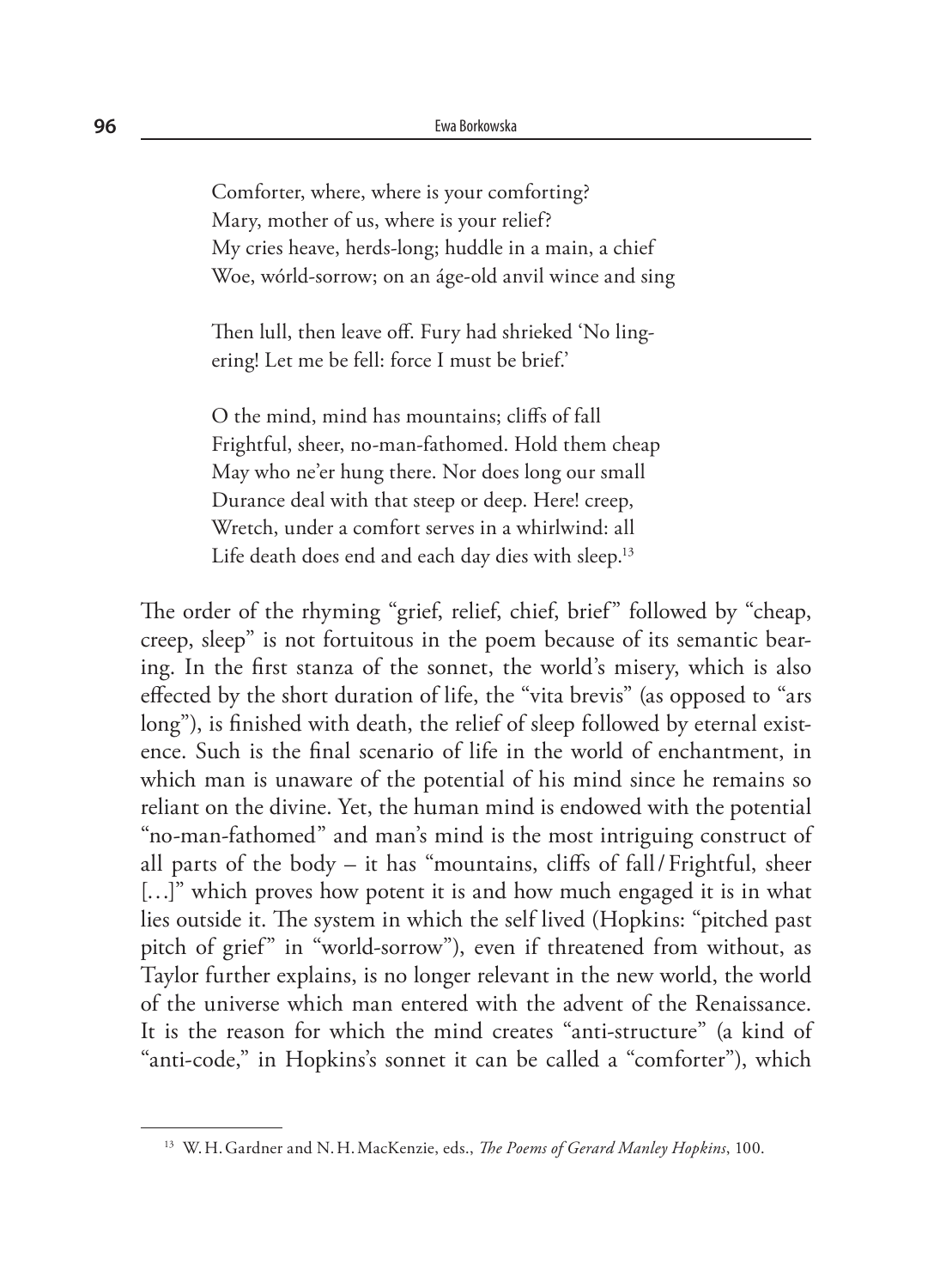for a man of belief may indicate the "secularization of public space,"14 a result of the tension between a constant turn toward God and "the requirements of ordinary ongoing man's life."<sup>15</sup> The poet seems to propose that man should drop out of the code in which the self was encaged/ programmed (encoded) for long and "spring" into the open variety of possibilities even if at danger of isolation. The "buffered man" lives still far away from God's eternity, in the sphere of cyclicity, the (horizontal) flow of secular time which offers the challenges that deny transcendence.

Though aware of the zone of eternity and the "real presence of God," which he sensed at the moment of conversion, Hopkins realizes that he no longer lives in the ideal ("habit") of perfection of the Christian world. The poet seems to mourn the "turbid ebb and flow" of the "sea of faith," whose tide will never return and whose music is a lost cadence, as in Matthew Arnold's famous poem which echoes in the invocation to the later composed Hopkins's *The Wreck of the Deutschland*; in Arnold's words:

> Only, from the long line of spray Where the sea meets the moon-blanched land, Listen! You hear the grating roar Of pebbles which the waves draw back, and fling, At their return, up the high strand, Begin, and cease, and then again begin, With tremulous cadence slow, and bring The eternal note of sadness in.

 $[\ldots]$ 

The Sea of Faith Was once, too, at the full, and round earth's shore Lay like the folds of a bright girdle furled. But now I only hear Its melancholy, long, withdrawing roar,

<sup>14</sup> Taylor, *A Secular Age*, 50.

<sup>15</sup> Taylor, *A Secular Age*, 43.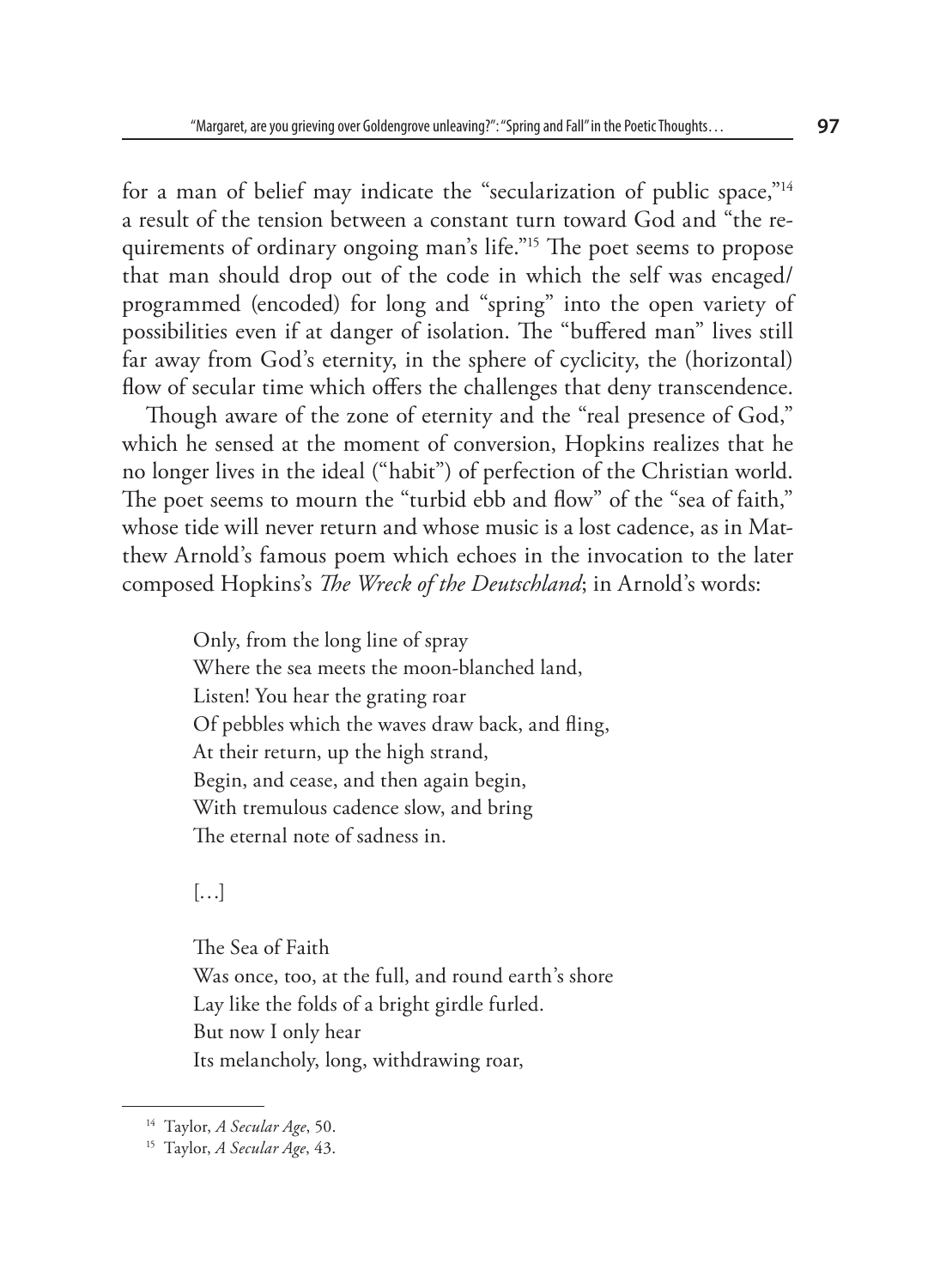Retreating, to the breath Of the night wind, down the vast edges drear And naked shingles of the world.

Ah, love, let us be true To one another! for the world, which seems To lie before us like a land of dreams, So various, so beautiful, so new, Hath really neither joy, nor love, nor light, Nor certitude, nor peace, nor help for pain; And we are here as on a darkling plain Swept with confused alarms of struggle and flight, Where ignorant armies clash by night.<sup>16</sup>

The poet's lament is over the loss of the time immortal which Taylor calls the "sacred time" (the time of spring, as in Hopkins's "Spring and Fall") and the descent into "exclusive humanism" with its "threat" of the growing power of individualism, which is reinforced by the "new urban milieux" (the Industrial Revolution) with the human agencies of reproduction, civility, commerce, technology, as well as rational-moral self-control (cf. such sonnets as "Harry Ploughman" in which man is sentenced to the burdensome labour, "Amansstrength," or "Felix Randall" in which man is portrayed as a ferrier exhausted with work, "mould of man, big-boned and hardy-handsome").

When asked what is the Western man lamenting over, Richard Weaver, in his seminal work *Ideas Have Consequences*, 17 replies that first of all over the lost past, like Macbeth obedient to the illusions of witches which bring up only confusion (in Scene 3 of Act 5 in *Macbeth*, Hecate speech). The grieving of the Western man is over the Aristotelian thought of transcendence abandoned in favour of "illusions," "vessels, spells and charms" of playfulness which betrayed mourning, as in the Hecate scene of *Macbeth*:

<sup>16</sup> Matthew Arnold, "Dover Beach" (written in 1867), accessed November 3, 2014, http://www. poetryfoundation.org/poem/172844.

<sup>17</sup> Richard Weaver, *Ideas Have Consequences* (University of Chicago Press, 1946).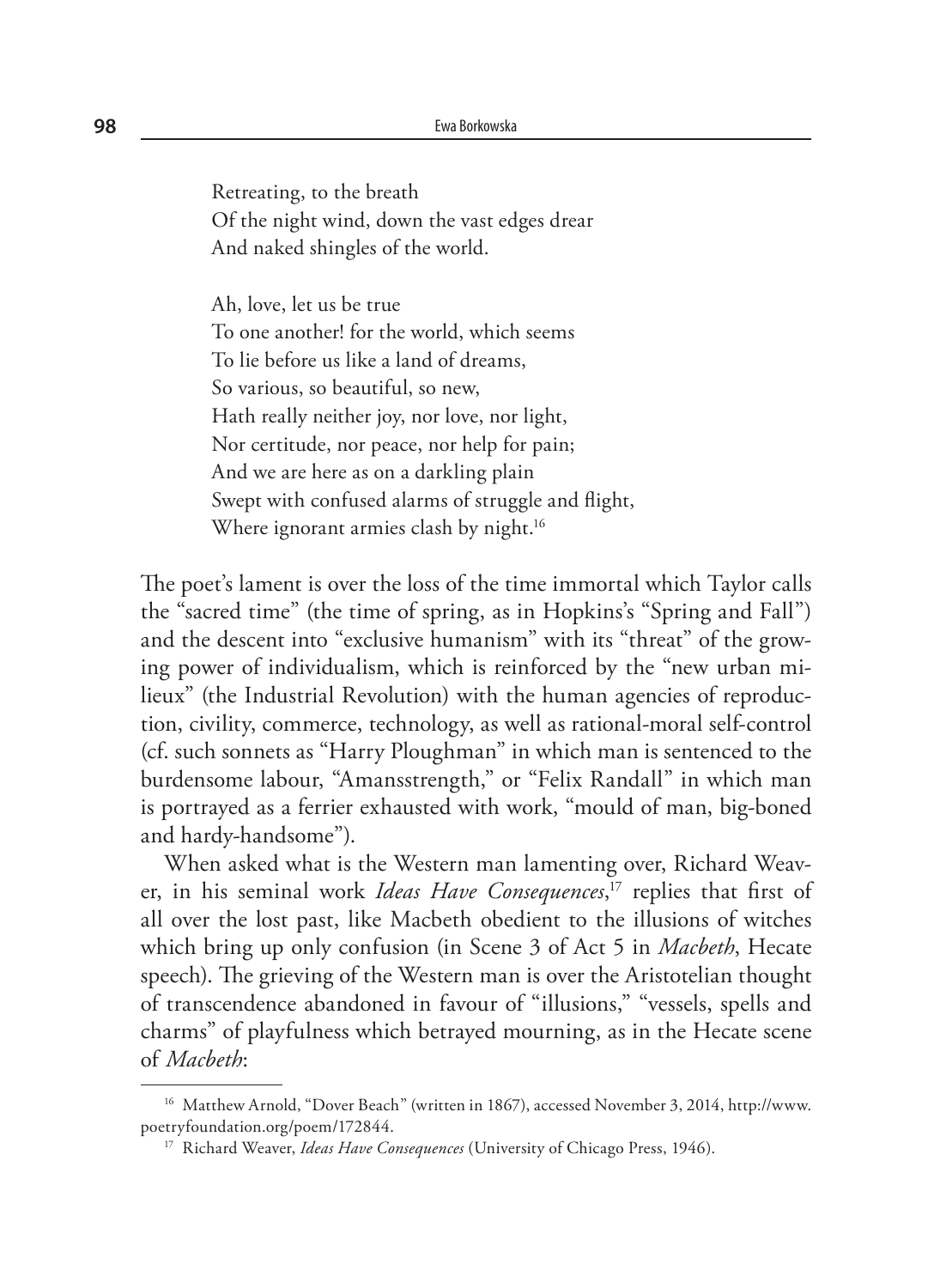And you all know, security Is mortals' chiefest enemy (3.5)

and, as in the beginning of *Macbeth* when the witches say:

Fair is foul, and foul is fair, Hovering through the fog and fairy day  $[...]$   $(1.1)^{18}$ 

Man's failure of seeing is mainly because now he sees "as through the mist, vaguely," which obscures the clear vision "face to face" (St. Paul) that he might expect when his "doors of perception are cleansed" (Blake).<sup>19</sup> Hopkins's conversion seems to have occurred (fallen upon) at the most unwelcome time of growing materialism, when man was expected to be explained by the work of Darwin, which was published in 1859. As we read in Weaver: "Biological necessity, issuing in the survival of the fittest, was offered as the *causa causans*, after the important question of human origin had been decided in favour of scientific materialism."20 Hopkins must have been puzzled many a times with the question of whether man "is molded entirely by environmental pressures," or "created in the image of God under the clouds of transcendental glory."21 In fact, it was in the Victorian era when the idea of man's creation in the image of God was put into question and finally replaced by "man the wealth-seeking and – consuming animal."<sup>22</sup> The poet seems to grieve over the "upholders of material causation," over man who "bade a cheerful good-bye to the concept of transcendence" which left him in the condition of "abysmality" (man in a "deep and dark abysm with nothing to raise himself"23). Hence the phrase "the worlds of wanwood leafmeal lie" which might point to the abyss, to the darkness (one of the meanings of "wan" is dark and gray)

<sup>18</sup> All quotations from William Shakespeare's *Macbeth* come from: *The Plays and Poems of William Shakespeare*, Volume the Fourth (London: Printed by H. Baldwin, MDCC XC).

<sup>&</sup>lt;sup>19</sup> William Blake, *Marriage of Heaven and Hell*, accessed November 3, 2014, http://www.levity. com/alchemy/blake\_ma.html.

<sup>20</sup> Weaver, *Ideas Have Consequences*, 6.

<sup>21</sup> Weaver, *Ideas Have Consequences*, 6.

<sup>22</sup> Weaver, *Ideas Have Consequences*, 6.

<sup>23</sup> Weaver, *Ideas Have Consequences,* 7.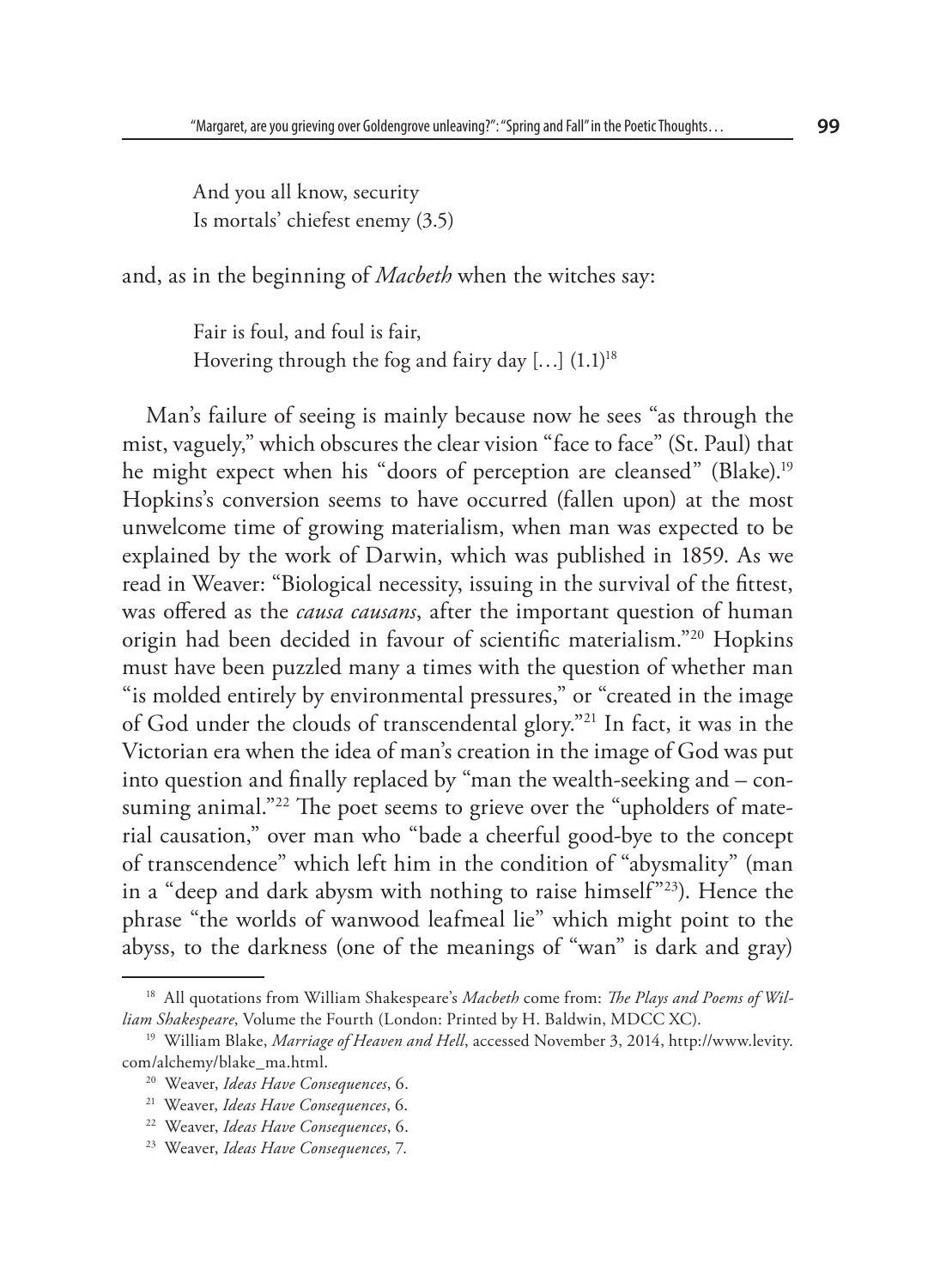and the grayness of the world which faces the "colder sights" of material technology rather than a blissful hope of creative production. On the one hand, man is curious of the truth but, on the other hand, he feels like looking for the experimental inventiveness, to become emancipated from the old ideas.

Hopkins's poetic lamentation is over the shift from the "goldengrove" of the truth of the intellect (Wales as a possible "goldengrove" for the poet to pray and write his best poems) to "the facts of experience" and, accordingly, the shift of onus from the "faith in language" to the "new science of semantics" in which the "wanwood leafmeal lies," the most complicated compound words (difficult to disentangle) might indicate that the poet has to "take liberties with worlds" since "faith in language as a means of arriving at truth weakens."24 "Goldengrove" has been the poet's world of cosmos, the sense of ordered whole he lived by while in Lancashire or in Wales. His lamenting over its loss is grieving over the loss of cosmic and poetic security contaminated by evolutionary modern ideas of the "new" life which is deprived of order, hierarchy, and cohesion. Man's awakening to the "new" is welcome but not without mourning (cf. Hopkins's sonnet "I wake and feel the fell of dark, not day […]") as man has to descend (as in *The Descent of Man* by Darwin) from the "religious or philosophical transcendentalism" to materialism, the transition which has been called "a story of progress."25 Since man's intellectual "goldengrove" is getting more and more bare ("unleaving" or waning, the time of fall "strips trees bare"), he is left in the world(s) of sorrow, of the unexpressed or obscure ideas, biological reproduction and fall. Hopkins mourns in the "dark" sonnet: "And my lament / is cries countless, cries like dead letters sent / To the dearest him that lives alas! away." Hence, too, the triad of encagement, naturation, grace, through which Donald Walhout<sup>26</sup> sees Hopkins's poems, the initial grieving of the "sweating self" that finally might end up in a better world. However, mourning is a highly justifiable state of man, in fact, "the blight man was born for" and it is natural that he has to grieve

<sup>24</sup> Weaver, *Ideas Have Consequences*, 7–8.

<sup>25</sup> Weaver, *Ideas Have Consequences*, 10.

<sup>26</sup> Donald Walhout, *Send my Roots Rain*: *A Study of Religious Experience in the Poetry of Gerard Manley Hopkins* (Ohio University Press, 1981).